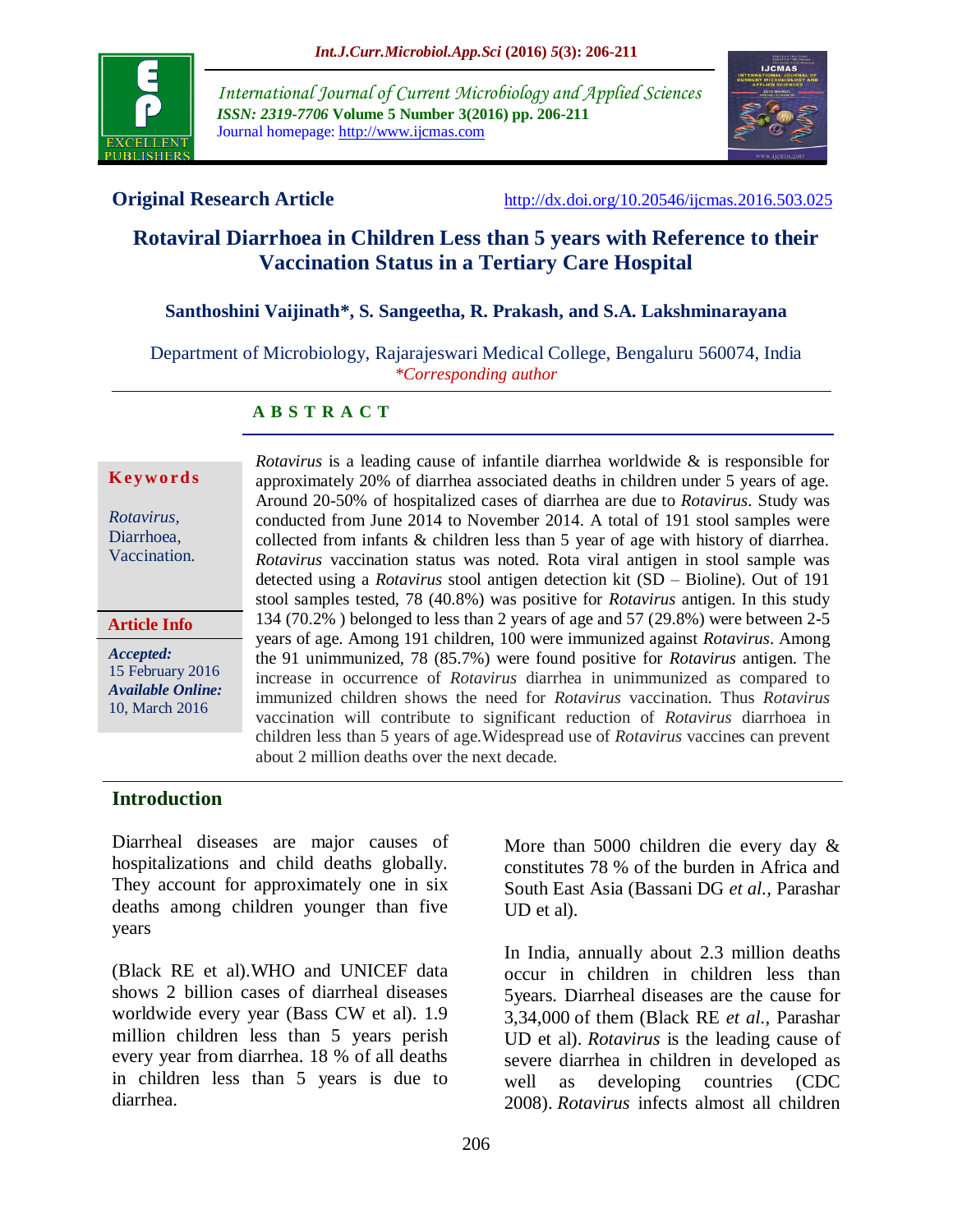by the age of five, both in the developing and developed countries (WHO 2005 guidelines). It has been estimated that per day, 370000 episodes of *rotavirus* diarrhea occur, 50,000 cases are hospitalized and 2000 die in the world (Zheng BJ et al). In India, about 20-30 per cent of hospitalized diarrhea cases are caused by *Rotavirus* gastroenteritis in infants and young children during winter months (Nath G et al).

*Rotavirus* belongs to family Reoviridae, genome of the virus consists of 11 segments of double stranded linear molecule of RNA. There are seven *rotavirus* groups (A to G). Only groups A, B, and C infect humans. Group A, which has multiple strains, causes the majority of childhood infections (Zheng BJ *et al.,* Phukan AC et al). Although human of all ages are susceptible to *rotavirus* infection, children 3 to 24 months of age account for the vast majority of severe infections (Ram S et al). The illness usually lasts 3-8 days, but virus shedding continues for about 10 days to 1month (Barnes GL et al).

Clinically, *Rotavirus* gastroenteritis is characterized by profuse diarrhea, mild fever and vomiting, leading from mild to severe dehydration (Bon F et al). The clinical manifestations of *Rotavirus* diarrhea alone are not sufficiently distinctive to permit diagnosis. It is observed that children below 5 years of age who were hospitalized for severe diarrhea showed positivity for *Rotavirus*. Realizing that *Rotavirus* causes severe diarrhea, it is desirable to devise rapid, easy and cost effective methods it's for detection (Versalovic J et al).

*Rotavirus* can be detected by single step rapid test, Enzyme linked immunosorbent assay, Lattice agglutation test, Ribonucleic acid - Polyacrylamide gel electrophoresis & Polymerase chain reaction (PCR) (WHO guidelines 1997). Early detection of *Rotaviral* diarrheal diseases will reduce indigenous use of antibiotics, development of resistance. Also, to initiate *Rotavirus* vaccination which prevents hospitalization and the fatality of disease (Kelkar SD et al).

Currently two *rotavirus* vaccines have been shown to be effective against *rotavirus* and have been licensed in more than 100 countries, including India (Bahl R et al). In the present study children less than 5 years of age were evaluated for *rotavirus* diarrheal diseases using Standard diagnostic Bioline *Rotavirus* stool antigen kit. This study was taken up to find out the occurrence of *Rota*  viral diarrhea at our institute.

# **Materials and Methods**

This prospective study was conducted between June 2014 to November 2014 at Rajarajeswari medical college & hospital, Bengaluru. Permission for conducting this study was obtained from the Institutional Ethical Committee. A single stool sample was collected from 191 infants and children less than 5 years hospitalized in pediatrics ward for diarrheal diseases were included in present study. Vaccination history against *Rotavirus* was duly noted. All diarrheal cases above 5 years were excluded.Stool samples were collected using sterile plastic containers & were transported as early as possible to the laboratory for analysis and the in case of delay samples were refrigerated at  $4^0C$ .

*Methodology:* A Rapid test one-step lateral flow immunochromatographic assay that detects group A *Rotavirus* was detected using Standard Diagnostic Bioline *Rotavirus* stool antigen kit. This kit used colloidal gold-labeled monoclonal antibodies against the capsid protein of gene 6 (VP6) of *rotavirus*es. Test procedure was done as per manufacture's instruction.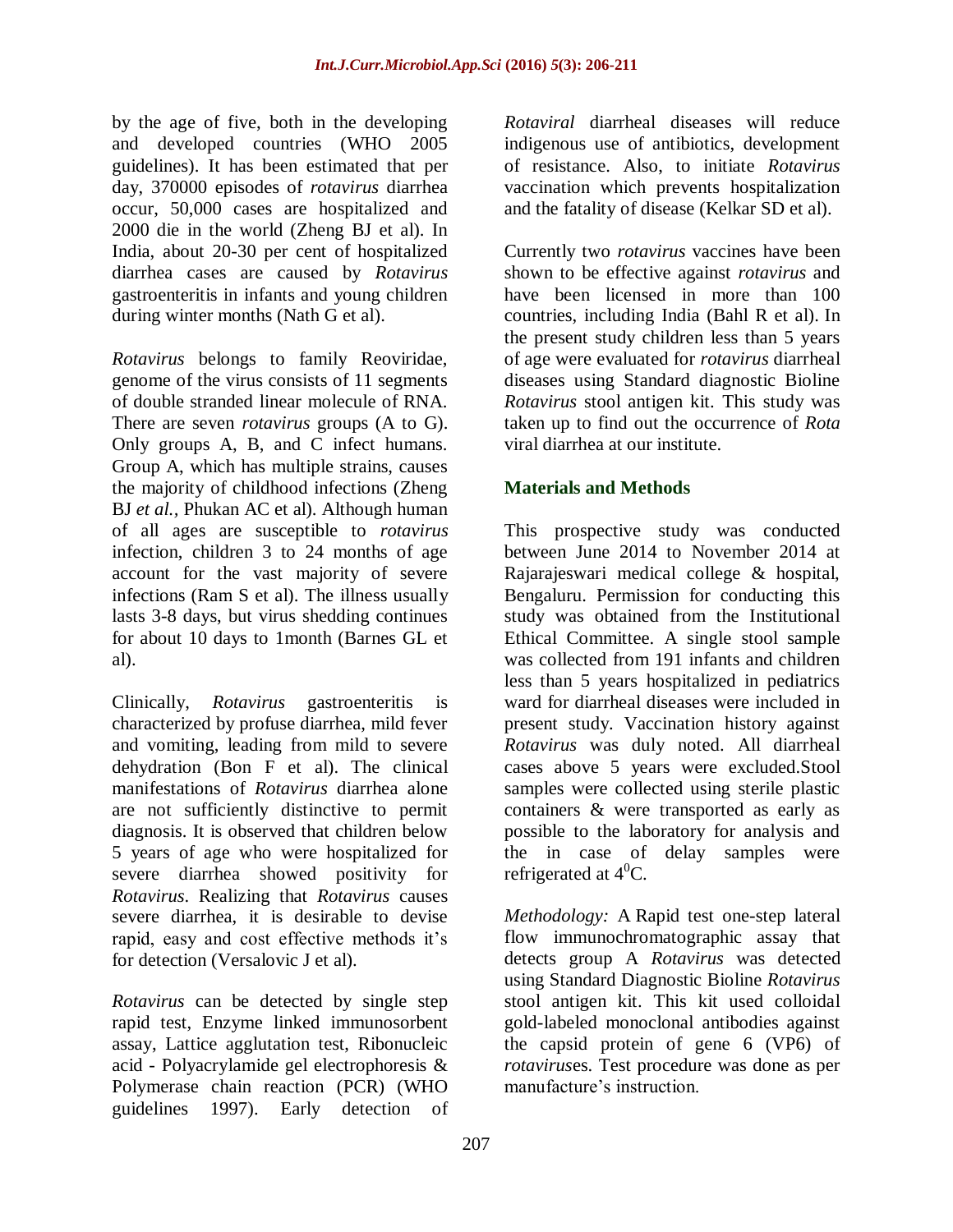#### **Results and Discussion**

Among 191 stool samples collected 134 stool samples were from children less than 2 years of age group & 57 stool samples were from children between 2-5 years as shown in Table 1.

134 patients belonged to less than 2 years of age, of which 83 (43.4%) were predominantly male. The remaining 57 (29.9%) years were in the 2 to 5 of age group.

Table 2 shows 64 (82%) cases were *Rotavirus* positive in patients less than 2 years of age as compared to 14 (18%) in patients of 2-5 years of age. This indicates the higher number of cases occurring in patients below 2 years of age.

Table 3 show that of the 67 unimmunized patients 64 (70.3%) had developed *Rotavirus* diarrhea. Whereas the 67 immunized patients were Rotavirus positive.

Worldwide *Rotaviral* gastroenteritis is responsible for 611,000 childhood deaths out of which more than 80% occur in lowincome countries (Bahl R et al). *Rotavirus* is the most important cause of early childhood nonbacterial gastroenteritis in both developed and developing countries.The infection is also observed in older children and adults. In developed countries 50% of pediatric hospitalization are due to acute diarrhea, while in developing countries like India, it is responsible for an estimated one million deaths annually (Paramita SG). Of the approximately 600,000 annual deaths due to *rotavirus* worldwide, more than 150,000 occur in India (Bass CW *et al.,* Bassani DG et al). Also, 20 to 30 percent hospitalized cases of diarrhea are due to *rotavirus*es (Parashar UD *et al.,* Bassani DG et al). It is estimated that *Rotavirus* is responsible for 24 million outpatient visits,

2.4 million hospital visits and 6,11,000 deaths annually with 80 per cent of these taking place in poorer countries (zafer K et al). In India, 350,000 children, under 5 die every year due to acute diarrheal diseases, out of which one third of them is due to *Rotavirus* gastroenteritis. The prevalence of *Rotavirus* diarrhea in India has been found to vary between 7 to 71 % in hospitalized children less than 5 years of age with acute gastroenteritis (Ayman J et al).

In our study *rotavirus* diarrhea was seen in children less than 5 years is (78) 40.8% which is in close correlation with study by Jain V et al & Gazal S et al study, who showed 41% & 41.9%(Jane S *et al.,* Bettina E et al). In earlier studies, prevalence rate of *rotavirus* diarrhea in children was ranging from 33.3% in 1995 to 19.0% in 1998 (Bahl R et al). Few other short and long term studies from other parts of India has revealed varying rates of prevalence that ranged from as low as 4 to 62.6% (Kelkar SD *et al.,* Bahl R *et al.,* Paramita SG, zafer K *et al.,* Jane S *et al.,* Bettina E *et al*.). These wide ranges obviously reflect differences in age group studied, detection methods employed, geographical location, time of onset and duration of the investigation (Kelkar SD *et al.,* Jane S et al).

In our study, table 1 shows 128 (67%) stool samples were from male patients among them 62 (48.6%) were positive for *Rotavirus*. Out of 63 (33%) female patients stool samples 16 (25.3%) were positive for *Rotavirus*. Male patient's incidence is up to 22% higher than that of female patients, which correlates with Shetty Ak et al who showed 23 (65.71%) males & 12 (34.2%) female patients. This is due to a greater susceptibility of exposure to *Rotavirus* diarrheal disease in male children and higher likelihood of them being brought for medical care (Patwari AK *et al.,*).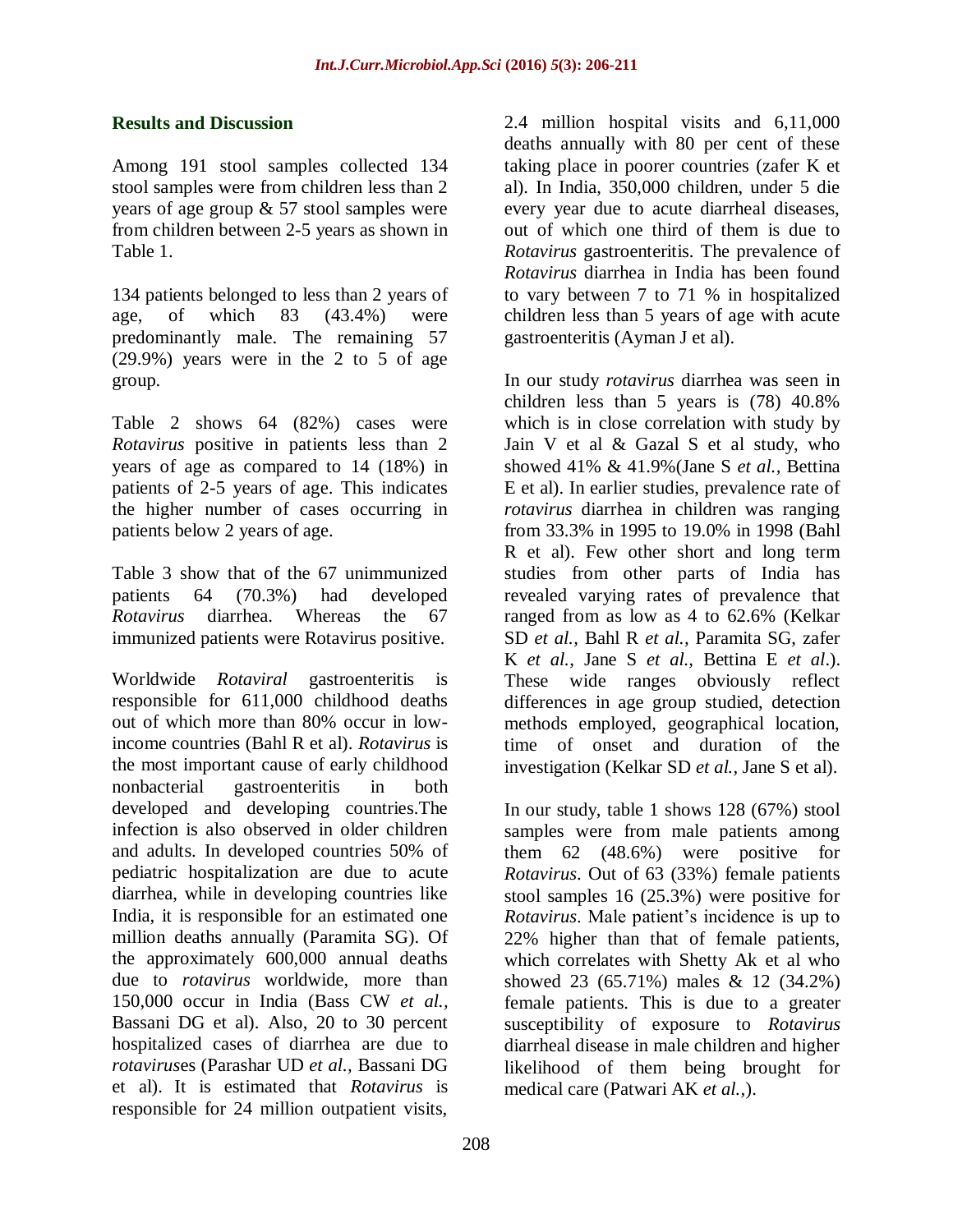| Age group         | Male $(\%)$   | Female $(\%)$ | $Total(\% )$ |
|-------------------|---------------|---------------|--------------|
| Less than 2 years | 83(43.4%)     | 51(26.7%)     | 134 (70.1%)  |
| Between 2-5 years | 45(23.5%)     | $12(6.2\%)$   | 57 (29.9%)   |
| Total             | $128(67.1\%)$ | 63(32.9%)     | 191 (100%)   |

#### **Table.1** Demographic Distribution of Diarrheal Cases

## **Table.2** Rotavirus Positive Cases in Children

| Diarrheal cases   | Total number  | Number of positive |
|-------------------|---------------|--------------------|
| Less than 2 years | $134(70.1\%)$ | 64 (82%)           |
| Between 2-5 years | 57 (29.9%)    | 14 (18%)           |

#### **Table.3** Total Number of Immunized and Unimmunized Children

| Age group         | Immunized |             | unimmunized |             |
|-------------------|-----------|-------------|-------------|-------------|
|                   | Total     | Ry positive | Total       | Ry positive |
| Less than 2 years | 67        | $0(0\%)$    | 67          | 64 (70.3%)  |
| More than 2 years | 33        | $0(0\%)$    | 24          | 14 (15.4%)  |
| Total             | 00        | $(0\%)$     | 91          | 78 (85.7%)  |

#### **Figure.1** Shows Sd Rapid Test Card and Diluents, Positive Test is Seen



## **Figure.2** Shows Negative Card Test with Red Band in Control Line



#### **Seasonal Variations**

*Rotavirus* diarrhea was seen all through the

year, an increase was noted during the rainy and winter season i.e. in the months of June to November. This has correlated with the other studies Nath *et al.,* , Phukan *et al.,* &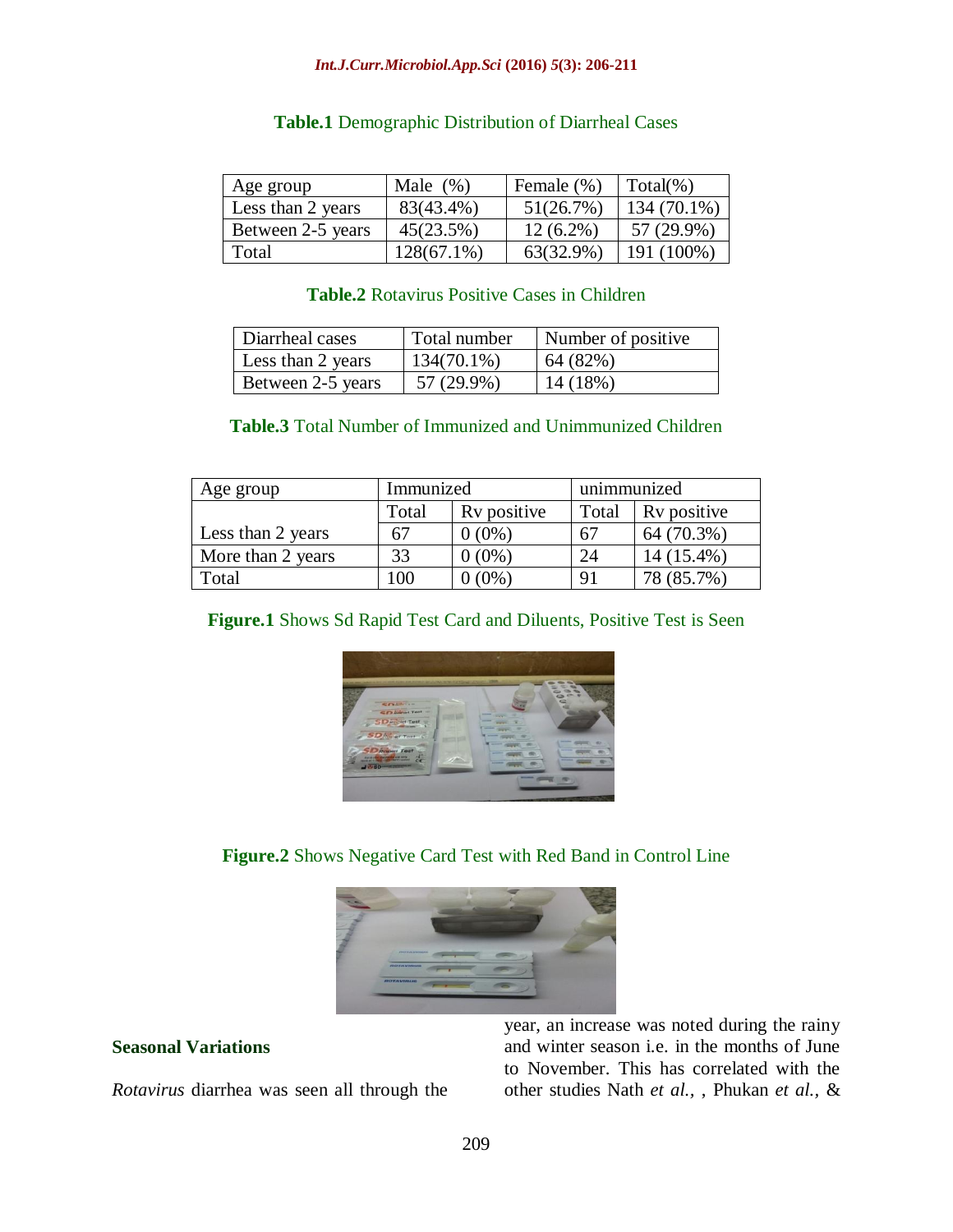Bahl R *et al.,* where the peak of *rotavirus* diarrhea in winter,as humid conditions facilitate *rotavirus* survival & replication on surfaces (zafer K *et al.,.,* Chatterjee B *et al.,*).

Among 191 stool sample as shown in table 2, 134 (70.1%) of *Rotavirus* cases were seen in children less than 2 years of age group which is in close comparison with Patwari Ak *et al.,* who have shown 25 (71.43%).It appeared that infants below 6 months of age were initially protected to some extent by maternal antibodies against severe diarrhea due to *Rotavirus* (Brown DW *et al.,* Broor S et al).

Our study showed 78 (85.7%) positivity for *Rotavirus* in 91 unimmunized patients in table 3. Thus showing *Rotavirus* vaccination reduces the *Rota viral* diarrhea in of children less than 5 years. It would help reduce the global burden of acute diarrheal diseases. Widespread use of *Rotavirus* vaccines can prevent about 2 million deaths over next decade (Selim A *et al.,* Jain V et al).

Immunochromatography is a rapid simple diagnostic tool which can be as a bed side test, does not require skilled person.

Limitation of our study: cannot be used to differentiate between serotypes of *Rotavirus* less sensititive than PCR.

In conclusion, this study highlights that *Rotavirus* diarrhea accounts for a large proportion of diarrheal disease in hospitalized children less than 5 years in Bengaluru and it is seen more during winter months of the year.

To routinely immunize against *Rotavirus* thereby reduce the morbidity & mortality due to *Rotavirus* in children. Thus it prevents hospitalization and fatality associated with *Rotavirus* gastroenteritis.

## **Acknowledgement**

I thank Department of paediatrics for their support for doing this project.

## **References**

- Ayman Johargy, Hani Ghazi, Aiman Mumenah. 2010. *J. Pak. Med. Assoc.,*  Vol. 60, No. 6.
- Bahl, R., *et al.,* Ray, P., Subodh, S., Shambharkar, P., Saxena, *et al.* 2005. Incidence of severe rotavirus diarrhea in New Delhi, India, and G and P types of the infecting rotavirus strains. *J. Infect. Dis.,* 1(192): 114–119.
- Barnes, G.L., Uren, E., Stevens, K.B., Bishop, R.F. 1998. Etiology of acute gastroenteritis in hospitalized children in Melbourne, Australia, from April 1980 to March 1993. *J. Clin. Microbiol.,* 36: 133–138.
- Bass, C.W., Dorsey, K.N. 2004. Rotavirus and other agents of viral gastroenteritis. In Nelson Textbook of Pediatrics. Edited by STS Reference No. 2014–03172 Page 25 Richard E and Behrman F. Raven Press, Philadelphia. 107– 110.
- Bassani, D.G., Kumar, R., Awasthi, S., Morris, S.K., Paul, V.K., *et al. 2010.* Million Death Study Collaborators. Causes of neonatal and child mortality in India: a nationally representative mortality survey. *Lancet,* 376: 1853–60.
- Bettina, Essers, *et al.* 2000. *Clin. Infec. Dis.,* 30: 192–6.
- Black, R.E., Cousins, S., Johnson, H.L., Johnson, H.L., Lawn, J.E., Rudan, I., *et al.* 2010. Global, regional, and national causes of child mortality in 2008: a systematic analysis. *Lancet*, 375: 1969– 87.
- Bon, F., Fascia, P., Dauvergne, M., Tenenbaum, D., Planson, H., Petion, A.M., *et al.* 1999. Prevalence of group A rotavirus, human calicivirus, astrovirus, and adenovirus type 40 and